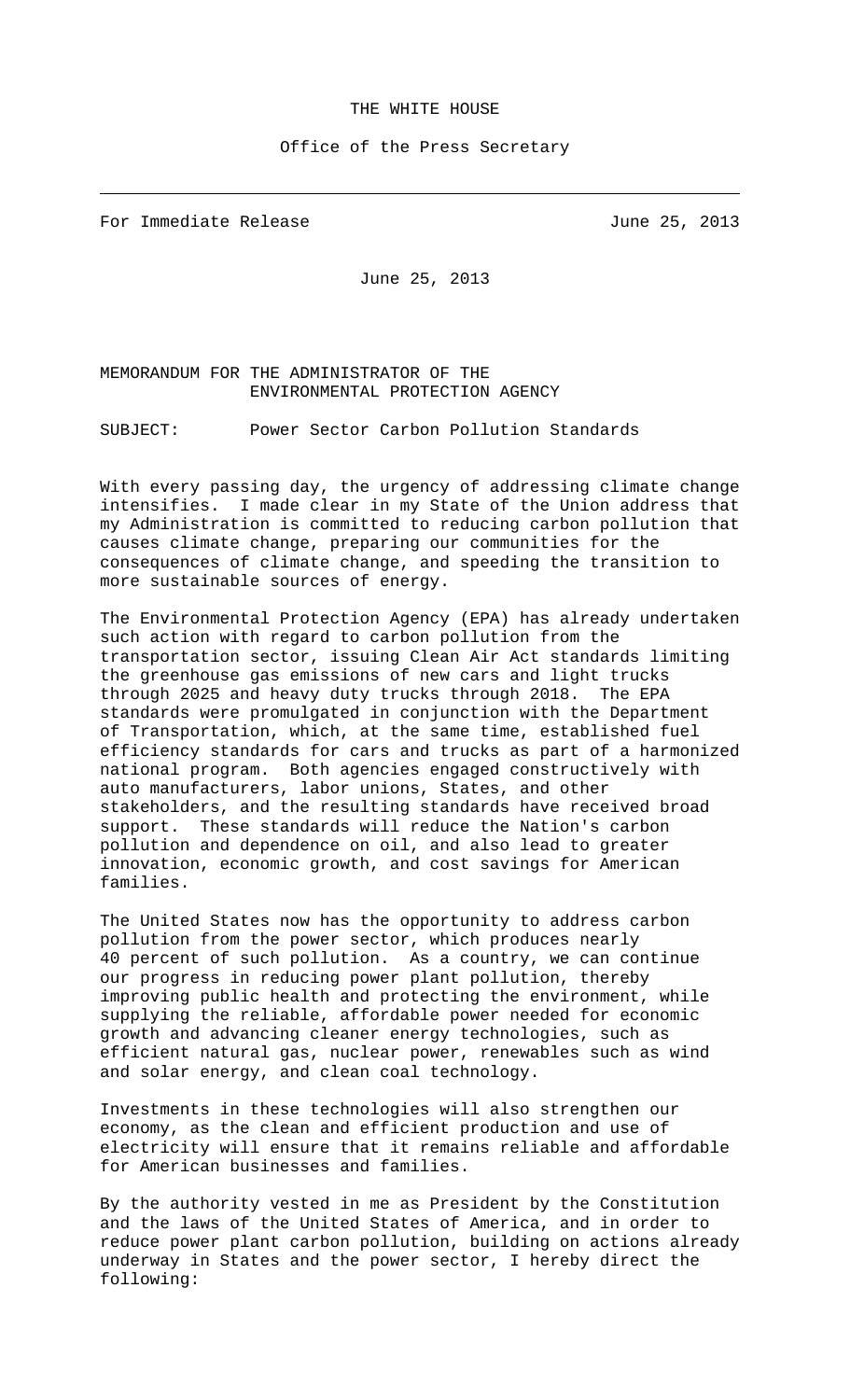Section 1. Flexible Carbon Pollution Standards for Power Plants. (a) Carbon Pollution Standards for Future Power Plants. On April 13, 2012, the EPA published a Notice of Proposed Rulemaking entitled "Standards of Performance for Greenhouse Gas Emissions for New Stationary Sources: Electric Utility Generating Units," 77 Fed. Reg. 22392. In light of the information conveyed in more than two million comments on that proposal and ongoing developments in the industry, you have indicated EPA's intention to issue a new proposal. I therefore direct you to issue a new proposal by no later than September 20, 2013. I further direct you to issue a final rule in a timely fashion after considering all public comments, as appropriate.

(b) Carbon Pollution Regulation for Modified, Reconstructed, and Existing Power Plants. To ensure continued progress in reducing harmful carbon pollution, I direct you to use your authority under sections 111(b) and 111(d) of the Clean Air Act to issue standards, regulations, or guidelines, as appropriate, that address carbon pollution from modified, reconstructed, and existing power plants and build on State efforts to move toward a cleaner power sector. In addition, I request that you:

> (i) issue proposed carbon pollution standards, regulations, or guidelines, as appropriate, for modified, reconstructed, and existing power plants by no later than June 1, 2014;

(ii) issue final standards, regulations, or guidelines, as appropriate, for modified, reconstructed, and existing power plants by no later than June 1, 2015; and

(iii) include in the guidelines addressing existing power plants a requirement that States submit to EPA the implementation plans required under section 111(d) of the Clean Air Act and its implementing regulations by no later than June 30, 2016.

(c) Development of Standards, Regulations, or Guidelines for Power Plants. In developing standards, regulations, or guidelines pursuant to subsection (b) of this section, and consistent with Executive Orders 12866 of September 30, 1993, as amended, and 13563 of January 18, 2011, you shall ensure, to the greatest extent possible, that you:

> (i) launch this effort through direct engagement with States, as they will play a central role in establishing and implementing standards for existing power plants, and, at the same time, with leaders in the power sector, labor leaders, non-governmental organizations, other experts, tribal officials, other stakeholders, and members of the public, on issues informing the design of the program;

(ii) consistent with achieving regulatory objectives and taking into account other relevant environmental regulations and policies that affect the power sector, tailor regulations and guidelines to reduce costs;